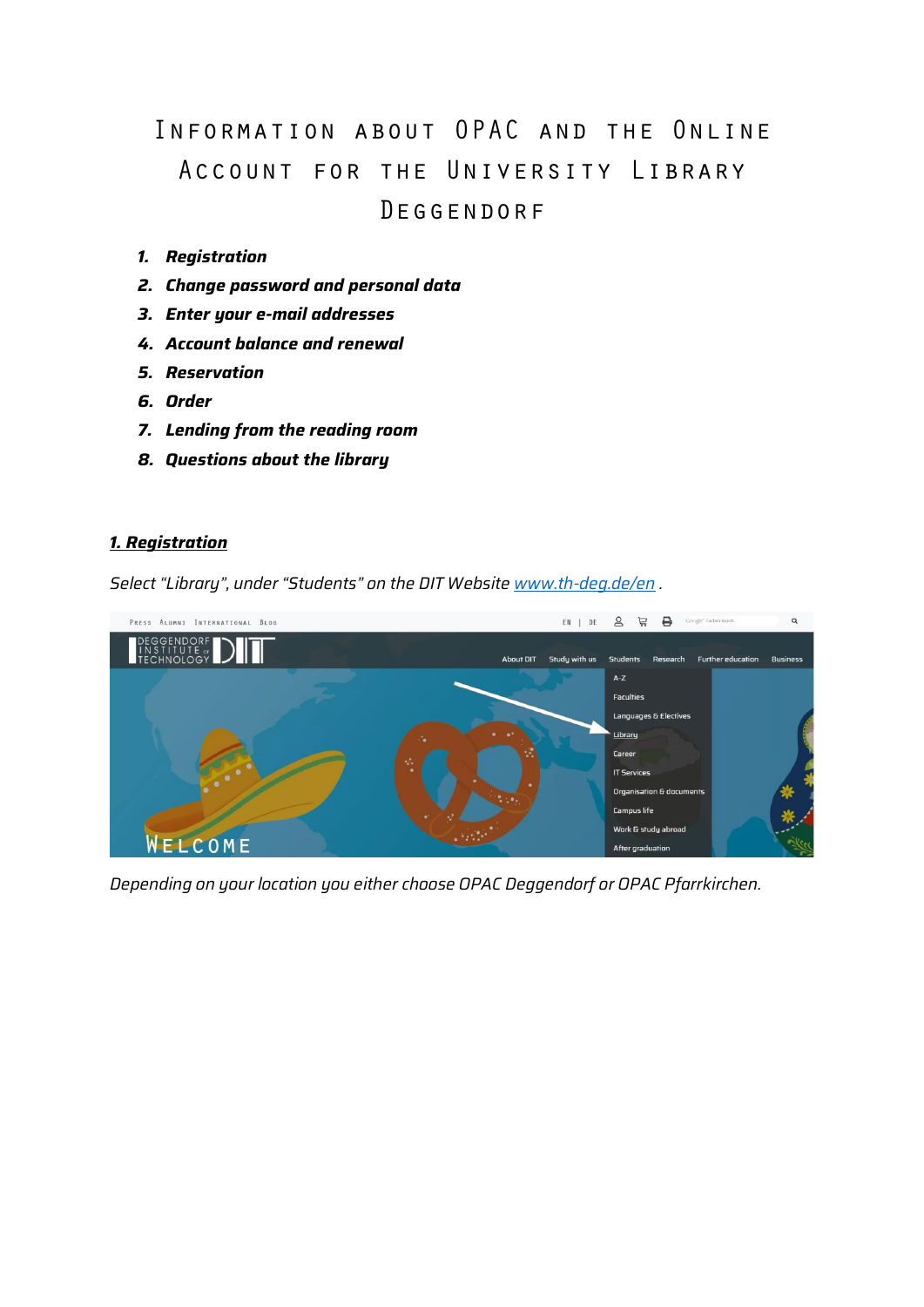| <b>OPENING HOURS &amp;</b><br><b>CURRENT INFORMATION.</b> | OPAC DEGGENDORF. | <b>OPAC PFARRKIRCHEN.</b> |
|-----------------------------------------------------------|------------------|---------------------------|
| <b>LITERATURE MANAGEMENT</b><br>(CITAVI).                 | USAGE.           | <b>E-BOOKS.</b>           |

*Choose "Account Summary" under "My details":*

| Search $\vert \mathbf{v} \vert$<br><b>My list</b> | My details $\rightarrow$ Stack request | <b>Additional services</b>                                                                         |  |
|---------------------------------------------------|----------------------------------------|----------------------------------------------------------------------------------------------------|--|
|                                                   | Account Summary Im                     | Search                                                                                             |  |
|                                                   | User details                           |                                                                                                    |  |
|                                                   | Search preferences                     |                                                                                                    |  |
| Log in                                            | <b>SDI</b> services                    |                                                                                                    |  |
|                                                   |                                        | Please enter your user number and your password and remember to log off when you leave Touchpoint. |  |

| If you do not have a user number yet, click on Self-registration |  |
|------------------------------------------------------------------|--|
|                                                                  |  |

| <b>User Number</b> |                                 |
|--------------------|---------------------------------|
|                    |                                 |
| Password           |                                 |
|                    | Forgot password? Log in<br>Back |

- o *The user number always has 11 digits. Please add 0230 to the chip card number for a seven-digit card number or 02300 for a six-digit card number, e.g. 02301234567*
- o *Password = has been assigned by yourself; if you have forgotten your password, please use the "Forgot password?" button.*

## *2. Change password and personal data*

*The password can be changed under "My details", "User details". Please also enter any change of address there immediately.*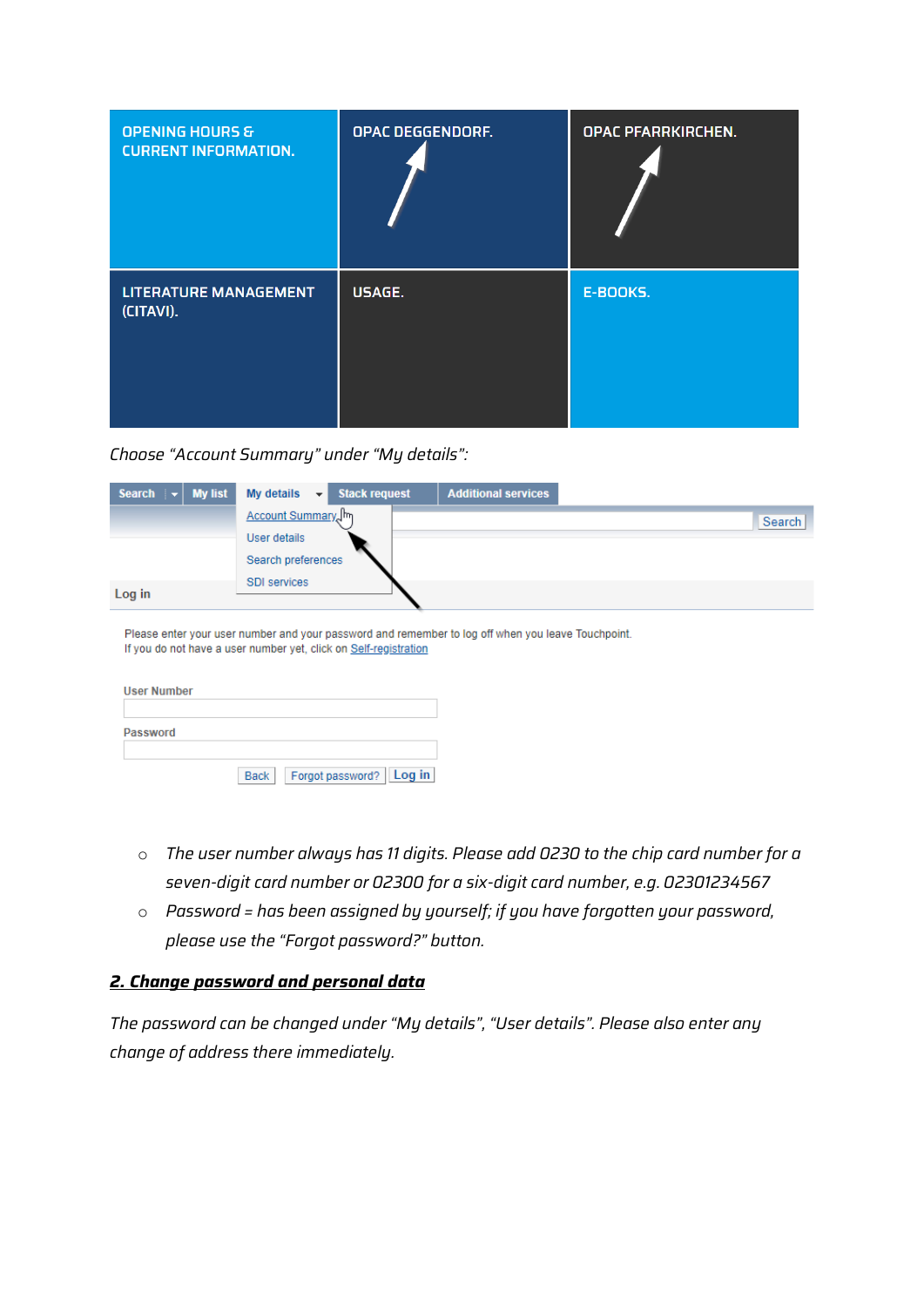| <b>My list</b><br>Search $\mathbf{v}$      | $\overline{\phantom{a}}$ Stack reques<br>My details |  |
|--------------------------------------------|-----------------------------------------------------|--|
|                                            | <b>Account Summary</b>                              |  |
|                                            | User details                                        |  |
| User details                               | Search preferences                                  |  |
|                                            | SDI services                                        |  |
| Main user details                          | Personal                                            |  |
| Personal data                              | Nationality                                         |  |
| User data                                  | DE                                                  |  |
| <b>Address data</b><br>Second address data | Academic fifle                                      |  |
| Change password                            |                                                     |  |

## *3. E-Mail Addresses*

*Please also enter the e-mail address under "User details". You will then receive various notifications via e-mail, including a free reminder before the end of the loan period.*

## *4. Account balance and renewal*

*An overview of borrowed, ordered and reserved media as well as open fees can be found under "My details" and "Account summary":*

| Search $\overline{\mathbf{v}}$ My list |  | My details          | Stack request             |
|----------------------------------------|--|---------------------|---------------------------|
|                                        |  | Account Summary (m  |                           |
|                                        |  | User details        |                           |
| Print ⊳⊲ Send                          |  | Search preferences  |                           |
| <b>Account Summary</b>                 |  | <b>SDI</b> services |                           |
|                                        |  |                     |                           |
| Loans $(0)$                            |  | Nο.                 | <b>Title/Author</b>       |
| Requests(0)                            |  |                     | Selected sub-account does |
| <b>Reservations (0)</b>                |  |                     |                           |
| Fines (.00 EUR)                        |  |                     |                           |
|                                        |  |                     |                           |

*Here you can check whether an extension is possible for the borrowed books. Every book that is not otherwise reserved can be extended up to two times for the same period. However, an extension is only possible 3 days before the deadline.* 

*Alternatively, the extension can be carried out at the self check-in desk.* 

*Renewal by e-mail or fax is not possible.*

## *5. Reservation*

*It is possible to reserve a book if the desired one is borrowed already. Follow the link "borrowed until…." or select "order/availability" and then the link "reserve", finish with the button "confirm".*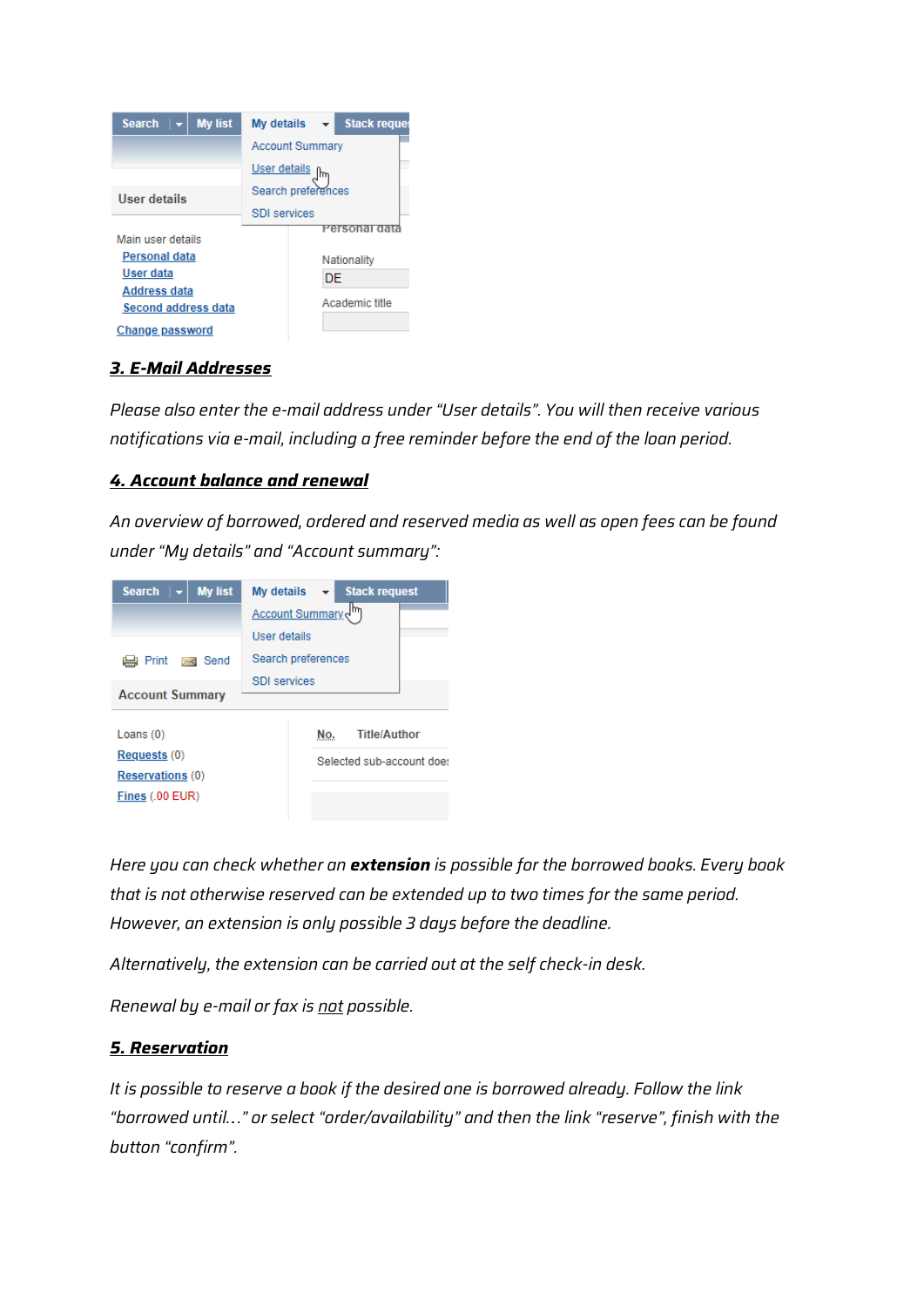

## *6. Order*

*Media from the Magazin of the main library or in the library in Pfarrkirchen can be ordered via the catalogue. Here too, the order must be confirmed at the end. Books that have been reserved or ordered will be available for you to pick up at the counter for 5 working days.*



## *7. Lending from the reading room*

*Media can be borrowed via the self-check-in terminals in the entrance area of the library. Please read the instructions on the screen for the first time you're ordering a book and check the condition of the books before borrowing them! Present damaged, dirty books or media with paintwork to the staff at the counter first.*

## *8. Questions about the library*

*For all special questions and problems, we offer a mail enquiry service on the OPAC start page.*